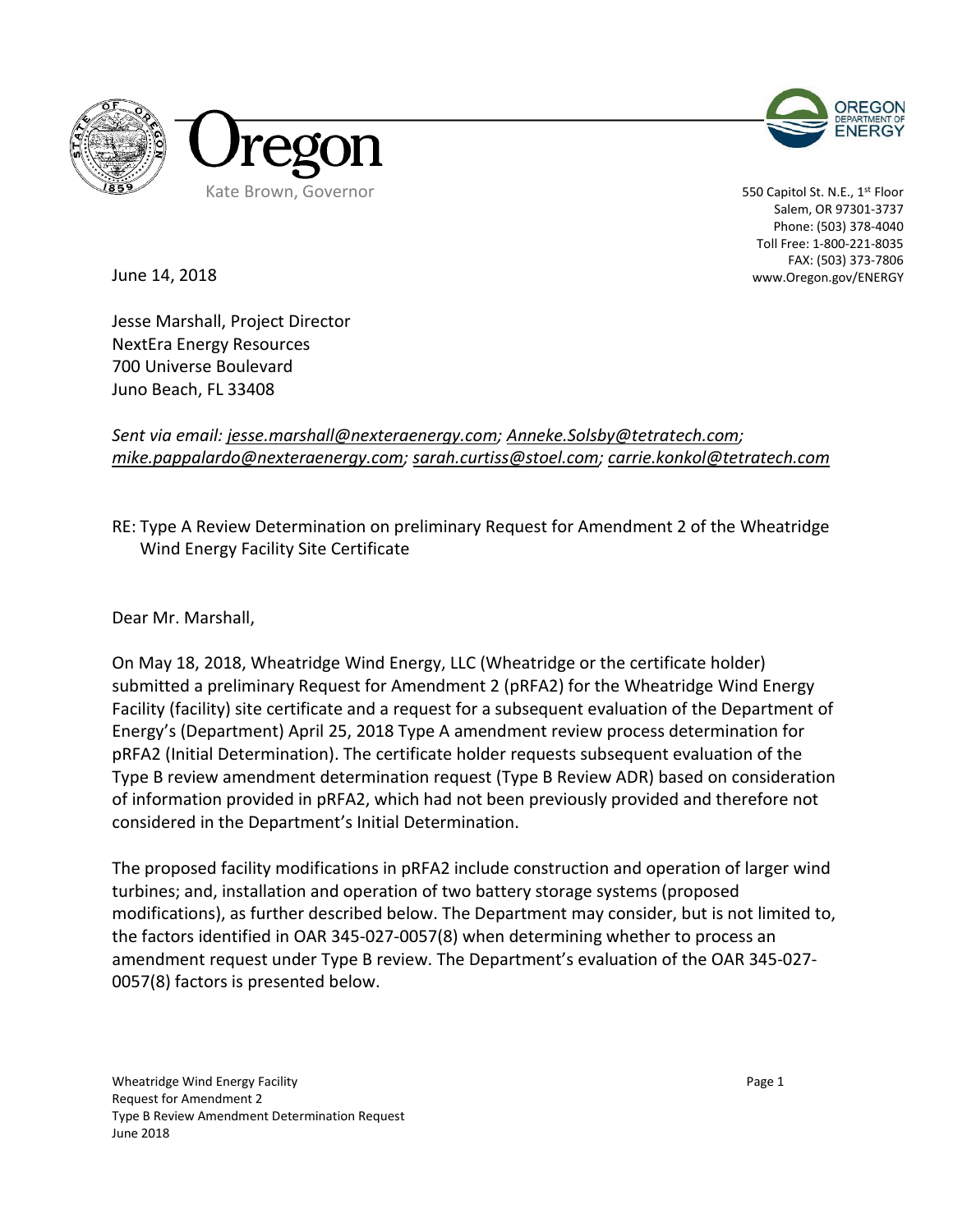#### *Amendment Review Process*

Energy Facility Siting Council (EFSC or Council) rules describe the process for Type A and Type B review of a request for amendment at OAR 345-027-0051. The table below summarizes key differences in the review phases/steps and timelines between the two processes. Council rules describe both processes in greater detail.

|                                                                                                           | <b>Timeline</b>                                                                   |                                                                         |  |
|-----------------------------------------------------------------------------------------------------------|-----------------------------------------------------------------------------------|-------------------------------------------------------------------------|--|
| <b>Review Phase/Step</b>                                                                                  | <b>Type A</b>                                                                     | <b>Type B</b>                                                           |  |
| <b>ODOE</b> Issues Determination of<br><b>Completeness on Preliminary</b><br><b>Request for Amendment</b> | Within 60 days                                                                    | Within 21 days                                                          |  |
| <b>ODOE Issues Draft Proposed</b><br>Order                                                                | Within 120 days of notice of<br>Determination of Completeness                     | Within 60 days of notice of<br>Determination of Completeness            |  |
| <b>Public Hearing</b>                                                                                     | At least 20 days after issuance<br>of Draft proposed order                        | Not applicable                                                          |  |
| <b>ODOE Issues Proposed Order</b>                                                                         | Within 30 days following the<br><b>Public Hearing</b>                             | Within 21 days of close of<br>comment period on Draft<br>Proposed Order |  |
| Deadline for Contested Case<br>Requests                                                                   | At least 30 days after issuance<br>of Proposed Order                              | Not applicable                                                          |  |
| <b>ODOE Review and Council</b><br>Decision on Contested Case (CC)<br>Requests                             | Next regularly scheduled<br>Council meeting following<br>deadline for CC requests | Not applicable                                                          |  |
| <b>Contested Case Proceeding</b>                                                                          | At Council's discretion<br>(no specific timeline)                                 | Not applicable                                                          |  |
| Issuance of Final Order and<br>Amended Site Certificate                                                   | Next regularly scheduled<br>Council meeting following<br>deadline for CC requests | Next regularly scheduled<br>Council meeting following<br>issuance of PO |  |

As presented in the above table, the key procedural difference between the Type A and Type B review is that the Type A review includes a public hearing on the draft proposed order and an opportunity for a contested case proceeding. The key timing differences between Type A and Type B review are in the maximum allowable time for the Department's determination of completeness of the preliminary amendment request, and the issuance of the draft proposed order and proposed order. It is important to note that Council rules authorize the Department to adjust the timelines for these specific procedural requirements in both processes. Type A review is the default amendment review process, and it is the certificate holder's burden to demonstrate whether the Type B review process is appropriate for an amendment request.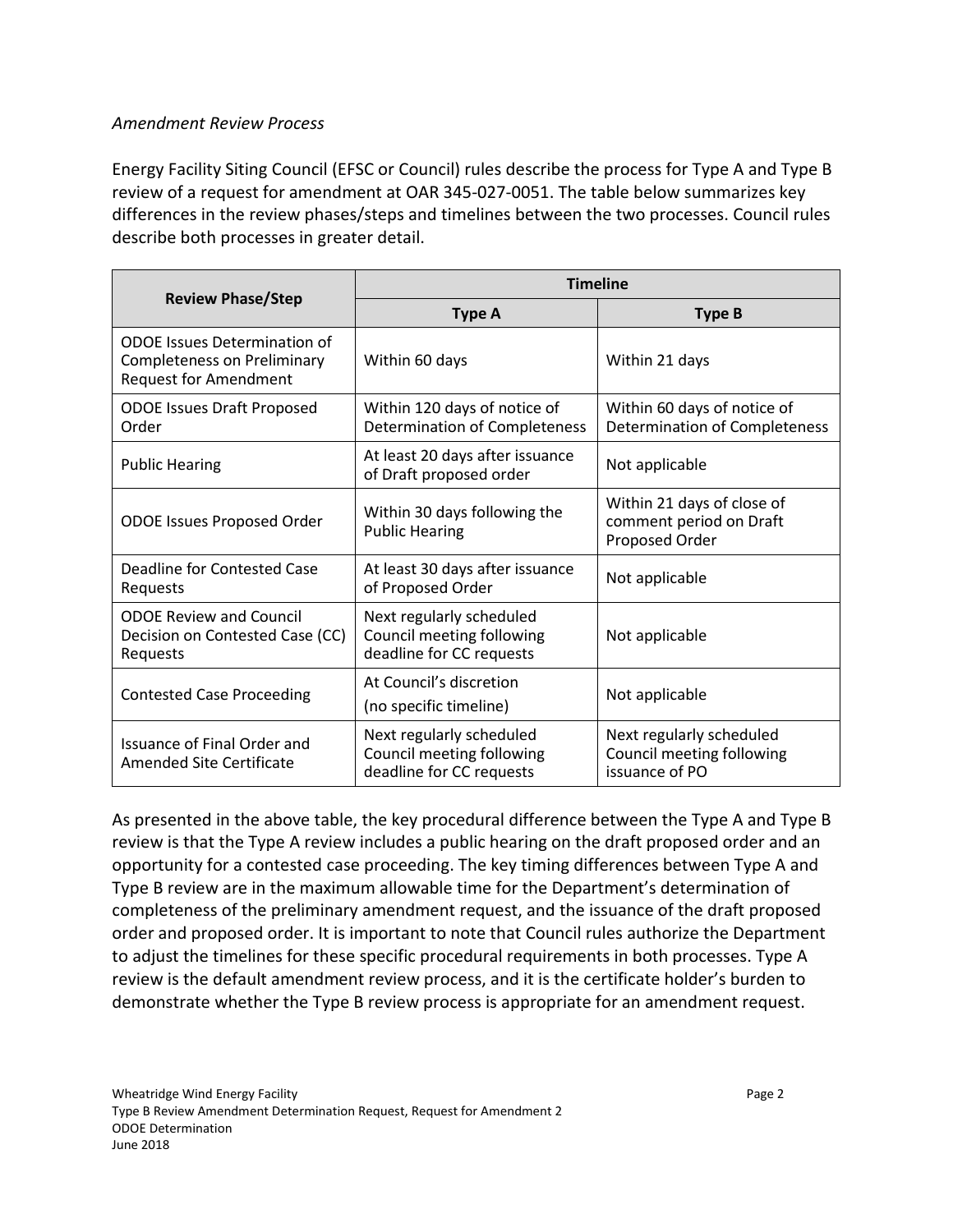### *Description of Proposed Modifications*

The proposed larger wind turbines would change the previously approved turbine dimensions including: increase turbine hub height (278 to 291.3 feet), increase maximum blade tip height (476 to 499.7 feet), increase maximum blade length (197 to 204.1 feet), lower the minimum aboveground clearance (83 to 70.5 feet), and increase rotor diameter (393 to 416.7 feet).

The proposed battery storage systems would consist of lithium-ion batteries contained in a building or series of modular containers and would include approximately 18 inverters and associated step-up transformers, as well as interconnecting facilities (control house, protective device and power transformer). The proposed battery storage systems may include groundlevel cooling equipment, power conditioning systems, and distribution and auxiliary transformers. The proposed battery storage systems would be located adjacent to the previously approved substation and operation and maintenance building sites and would each result in up to 5 acres of new permanent disturbance. The proposed battery storage container dimensions for the 20 megawatt (MW) system would be approximately 80-feet in length by 100-feet in width by 15-feet in height; and the 30 MW system would be approximately 190-feet in length by 100-feet in width by 15-feet in height.

## *Considerations for Determining Whether to Process an Amendment Request as Type B Review*

OAR 345-027-0057(8) provides a non-exhaustive list of factors the Department may consider in determining whether to process an amendment request under Type B review. When evaluating whether Type B review is warranted, the Department may consider these factors individually or in combination.

The listed factors are evaluated as follows:

*(a) The complexity of the proposed change;*

Wheatridge's Type B Review ADR requests that the Department consider the proposed modifications to be non-complex. The ADR asserts that the proposed changes in turbine dimensions are typical, technological changes within the turbine manufacturing industry and would not present any complexities not previously evaluated within the application for site certificate (ASC), as the ASC evaluated two layouts using two different turbine models. The Type B Review ADR asserts that the proposed battery storage systems would not be complex because the required footprint would be relatively small, and because the systems would have an insignificant visual impact and lesser noise output, compared to wind turbines.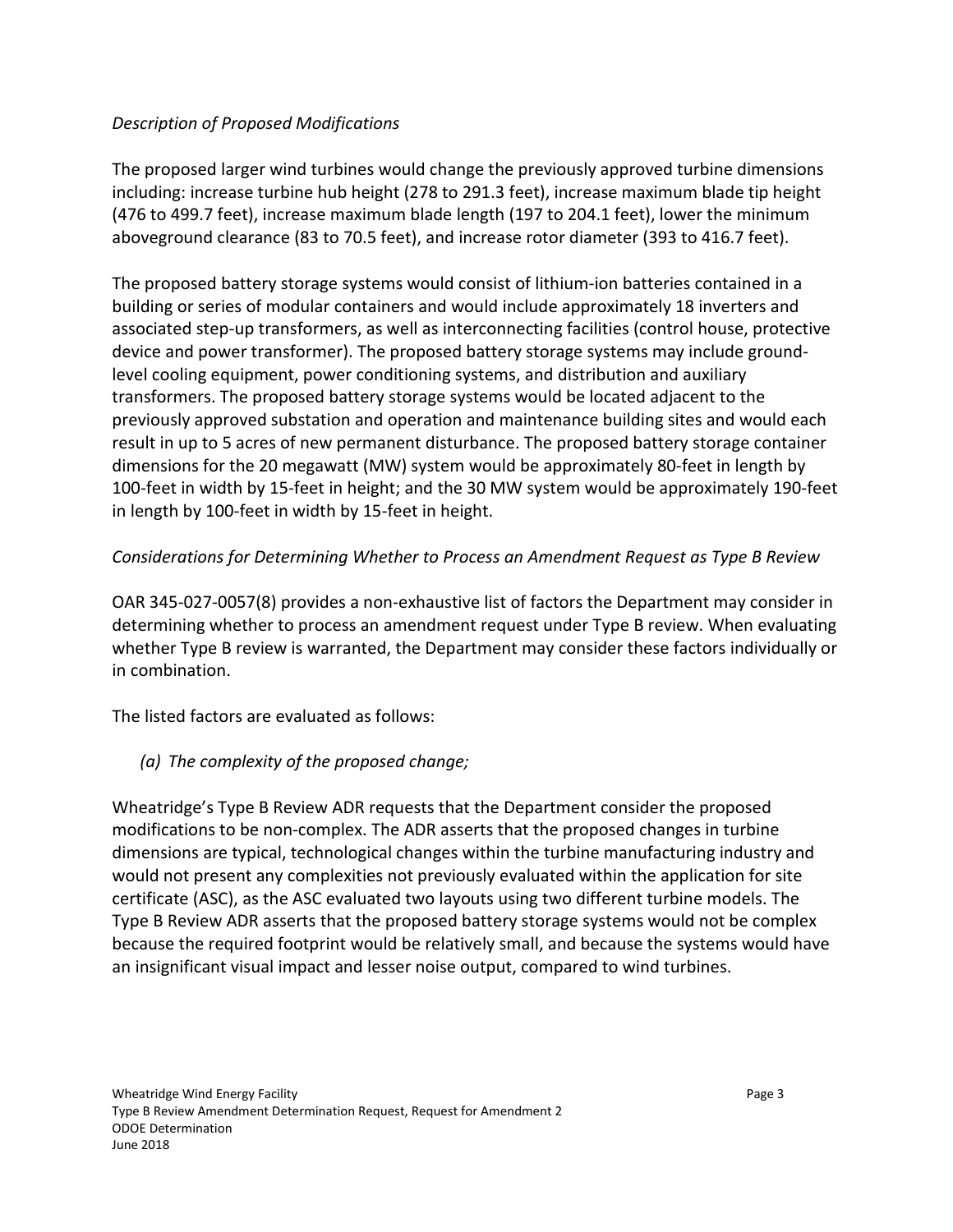The Department provides the relevant dictionary definition of "complex" as: not easy to understand or explain: not simple. A proposed change to the components of an energy facility and its related and supporting facilities may be complex. Even where a proposed change is not technologically complex, there may be complexity in conducting the regulatory applicability review if, for example, a Request for Amendment involves a new technology or a type of change that has not previously been subject to substantive analysis by the Department or the Energy Facility Siting Council (Council).

As explained in its Initial Determination, the Department considers the proposed battery storage systems to be complex because these type of systems have not been previously reviewed or approved by Council for any EFSC-jurisdictional facility. Therefore, the Department considers the evaluation necessary to determine applicable regulatory requirements and assess the certificate holder's proposed compliance measures to be complex.

The Department acknowledges that the Council has reviewed and approved changes in wind turbine dimension specifications for other EFSC-jurisdictional facilities and does not consider the proposed changes to the components nor the regulatory applicability review to be complex. The Department, therefore, agrees with the certificate holder's representation that the proposed larger turbines should not be considered complex.

### *(b) The anticipated level of public interest in the proposed change;*

Wheatridge's Type B Review ADR requests that the Department consider the nature and extent of comments received on the record for the facility and states that because the record for the facility demonstrates the majority of historic comments were in support of the facility, that the historic interest would not represent a sufficient level of public interest in the proposed modifications.

The certificate holder argues that there is no evidence that there will be sufficient interest in the proposed modifications from members of the public to warrant a Type A review process. For the evaluation of this factor, the Department does not view there to be a specific number of comments necessary to demonstrate a sufficient level of interest. The Department considers that if historic public interest demonstrates concerns relevant to the proposed modifications, then there would be an anticipated level of interest the Department views as important.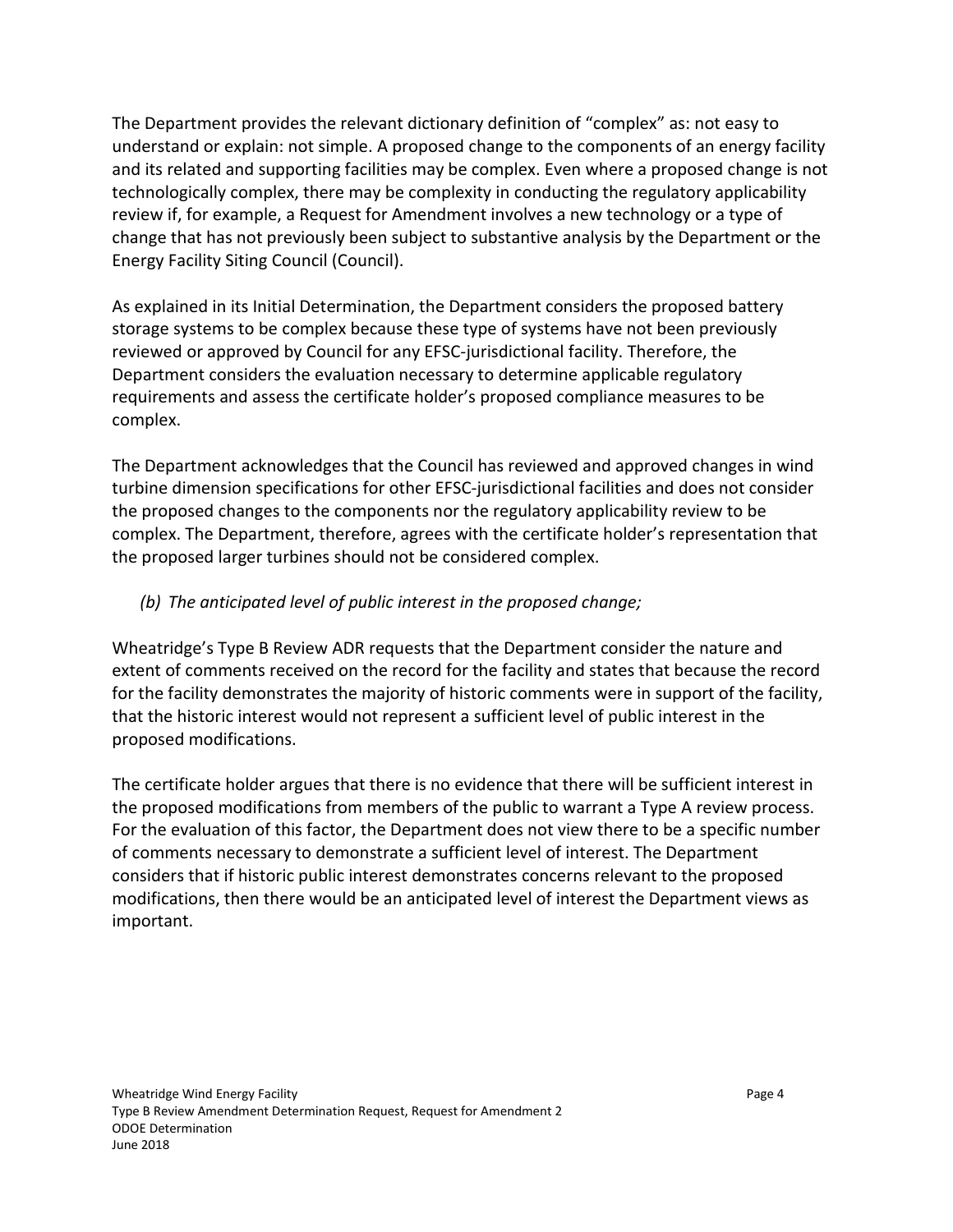The Department agrees with the certificate holder's assessment that the nature and extent of historic comments on the record of prior facility proceedings should be considered in the evaluation of this factor. However, the proposed battery storage systems have not been previously evaluated for this facility nor by the Department or Council for any EFSC-facility. Therefore, the Department takes a conservative approach in its determination that public interest will be moderate and perhaps higher.

When assessing the public interest factor for the proposed larger turbines, the Department considers whether previous Council proceedings for the facility or other EFSC-jurisdictional wind energy generating facilities included comments raising issues related to the proposed change. Based on review of the record for the facility, the Department notes two comments expressing concern related to turbine visibility at important recreation opportunities and protected areas. Even though visual impacts of a 525-foot turbine were included in the ASC, a taller turbine than is requested in pRFA2, the Department considers this level of interest to be relevant to the proposed larger turbines. In addition, there were two individual comments expressing concern related to the impacts of Wheatridge's proposed wind turbines on aerial spraying. Further, blade tip height has been the subject of prior public comment at other EFSC-jurisdictional wind energy generating facilities. Based on prior comments specific to the visual and navigation/obstacle impacts and general public interest in the height of turbines, the Department anticipates at least a moderate level of public interest in the proposed larger turbines.

# *(c) The anticipated level of interest by reviewing agencies;*

Wheatridge's Type B Review ADR requests that the Department consider the nature and extent of comments received on the record for the facility and states that because the record demonstrates the majority of historic comments were in support of the facility, that the historic interest would not represent a sufficient level of reviewing agency interest in the proposed modifications.

Because pRFA2 was submitted in conjunction with the Type B Review ADR, the Department initiated coordination with reviewing agencies and identified a level of interest in the proposed battery storage systems from the State Fire Marshall, and Umatilla and Morrow counties (planning department and fire departments). <sup>1</sup> The Department also initiated

<sup>&</sup>lt;sup>1</sup> The Department clarifies that Morrow County Planning Department and Morrow County Commissioners have expressed support in pRFA2 and in processing pRFA2 under Type B review. However, the Department consulted Morrow County Planning Department regarding local requirements applicable to the proposed battery storage systems, and bases its assessment of a level of reviewing agency interest from Morrow County on the fact that there are applicable county requirements that would apply to the proposed battery storage systems, and that warrant agency consultation during the amendment review process.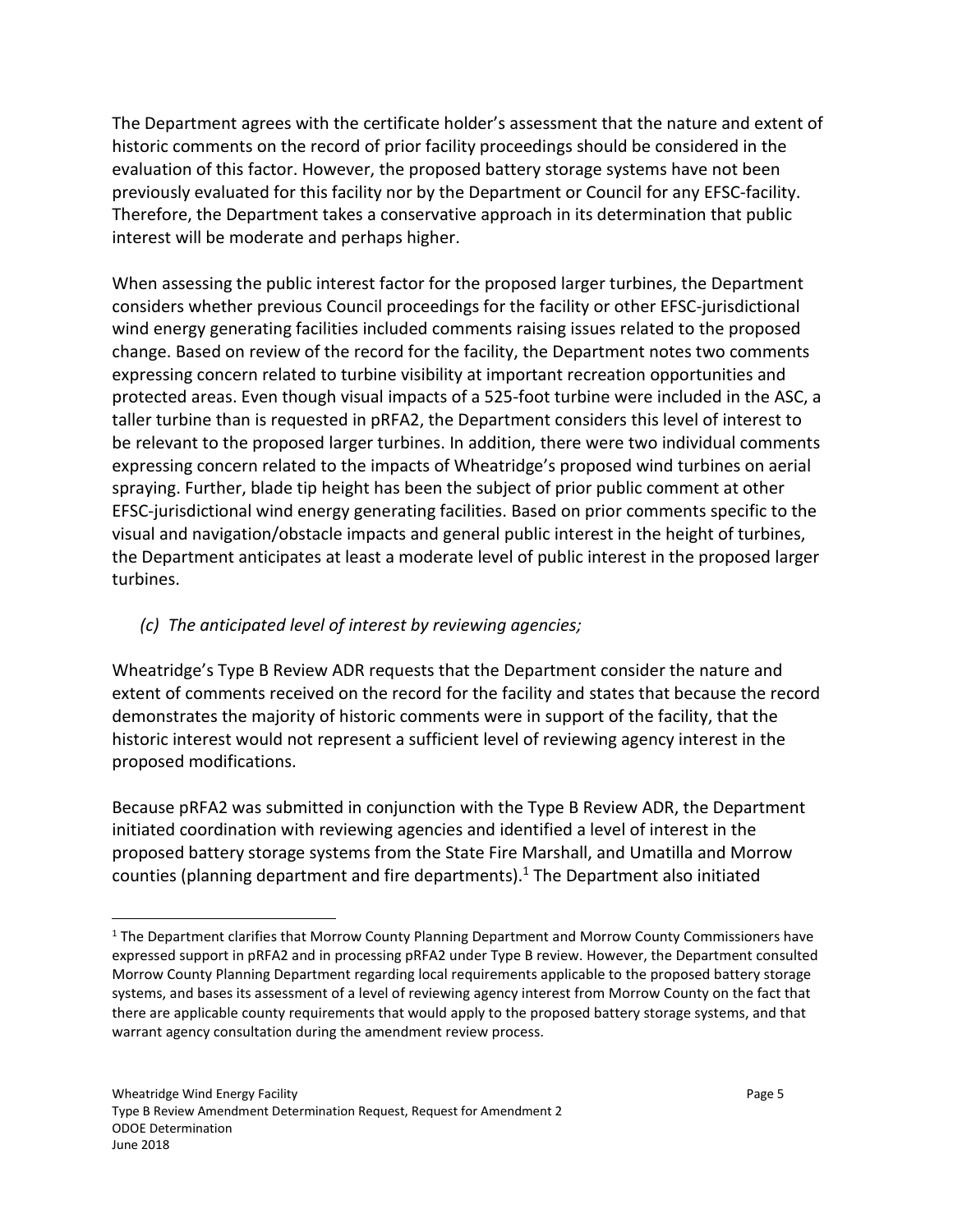coordination with reviewing agencies and identified a level of interest in the proposed larger turbines from the Oregon Department of Aviation.

# *(d) The likelihood of significant adverse impact;*

Wheatridge's Type B Review ADR requests that the Department consider there to be no likelihood of a significant adverse impacts from the proposed modifications based on the evaluation presented in its pRFA2.

The Department initiated review of pRFA2 but has not yet completed its full evaluation of compliance with Council standards, applicable statutes, rules and ordinances. However, in its June 8, 2018 request for additional information on pRFA2, the Department identified information necessary for the compliance evaluation of the proposed battery storage systems under the Council's General Standard of Review, Organizational Expertise, and Retirement and Financial Assurance standards; and, Noise Control Regulation. The Department is not in a position at this time to confirm whether the likelihood of significant adverse impacts by the proposed battery storage systems would be minimal.

In its June 8, 2018 request for additional information on pRFA2, the Department also identified information necessary for the compliance evaluation of the proposed larger turbines under the Council's General Standard of Review and Public Health and Safety Standards for Wind Energy Facilities. On June 11, 2018, the certificate holder provided responses to the information requested specific to the proposed larger wind turbines. Based on review of these responses, the Department anticipates there to be a low likelihood of potentially significant adverse impacts from the proposed larger turbines.

## *(e) The type and amount of mitigation, if any.*

Wheatridge's Type B Review ADR did not address whether the proposed changes would impact the type and amount of mitigation previously determined necessary for the facility. However, in its initial Type B Review ADR, received on April 9, 2018, the certificate holder stated that because the proposed modifications would be within the previously approved micrositing corridor and site boundary, and would not result in new impacts, substantial changes to existing habitat mitigation and revegetation plans were not expected. In its Initial Determination, the Department agreed with the certificate holder's reasoning and that the proposed modifications would not be likely to result in new mitigation for temporary and permanent habitat impacts.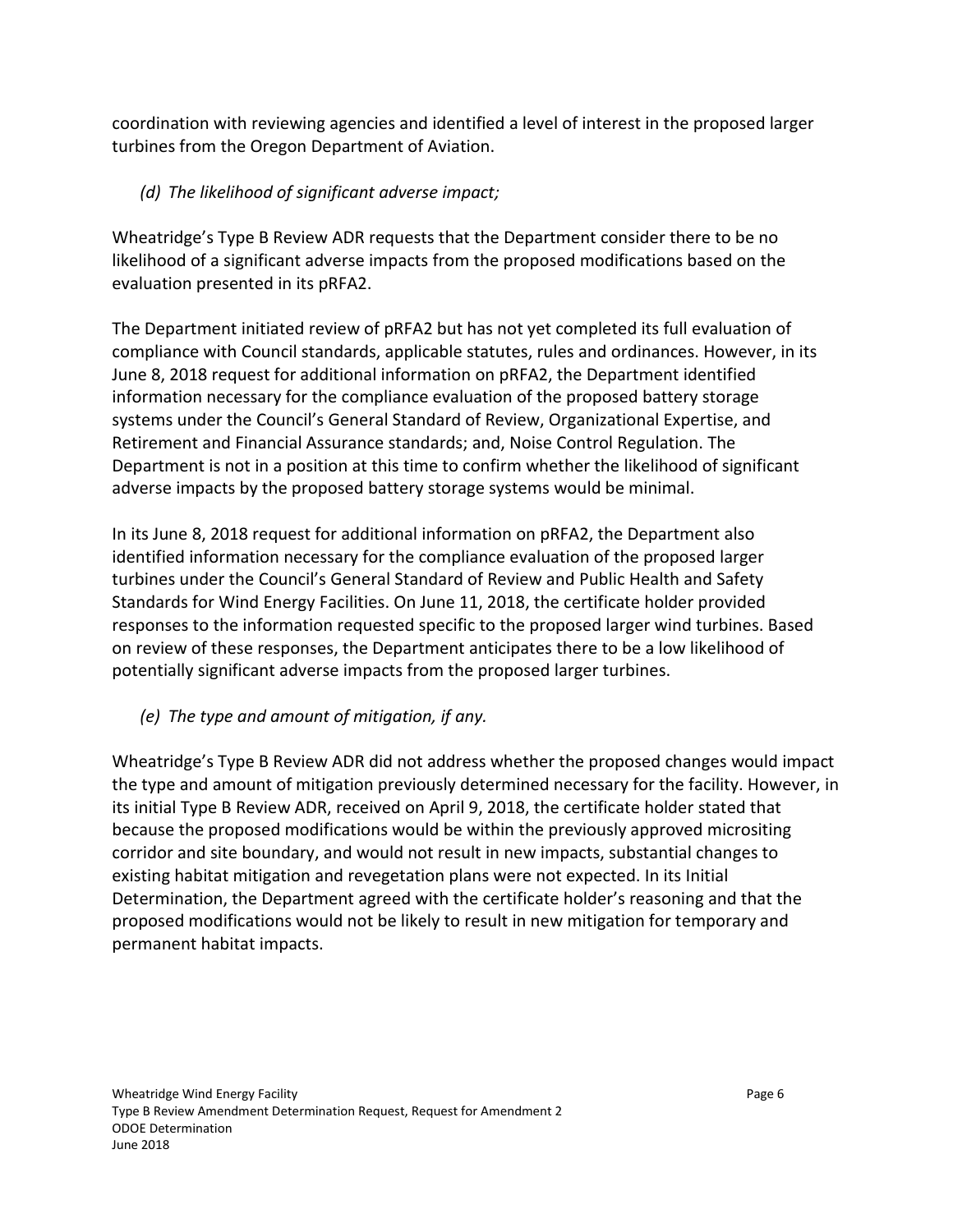### *Amendment Type Determination*

The certificate holder requests that the Department provide separate amendment review path determinations for the proposed battery storage systems and proposed larger turbines. After reviewing the Type B Review ADR and consideration of the OAR 345-027-0057(8) factors, the Department determines that RFA2, including the proposed changes together or separately, be processed under Type A review.

As presented in *Table 1: Type A Review – Factor Assessment*, the Department considers Type A review appropriate for the proposed battery storage systems because it is considered complex; there is an anticipated level of public and reviewing agency interest; and, the likelihood of a significant adverse impact is uncertain.

As presented in *Table 1: Type A Review – Factor Assessment*, the Department considers Type A review appropriate for the proposed larger turbines because there is an anticipated level of interest from members of the public and reviewing agencies.

| Table 1: Type A Review - Factor Assessment                             |                                                    |                                   |  |
|------------------------------------------------------------------------|----------------------------------------------------|-----------------------------------|--|
| OAR 345-027-0057(8) Factors                                            | <b>Battery</b><br><b>Storage</b><br><b>Systems</b> | Larger<br>Wind<br><b>Turbines</b> |  |
| (a) The complexity of the proposed change                              | x                                                  |                                   |  |
| (b) The anticipated level of public interest in the proposed<br>change | х                                                  | х                                 |  |
| (c) The anticipated level of interest by reviewing agencies            | X                                                  | х                                 |  |
| (d) The likelihood of significant adverse impact                       | x                                                  |                                   |  |
| (e) The type and amount of mitigation, if any                          |                                                    |                                   |  |